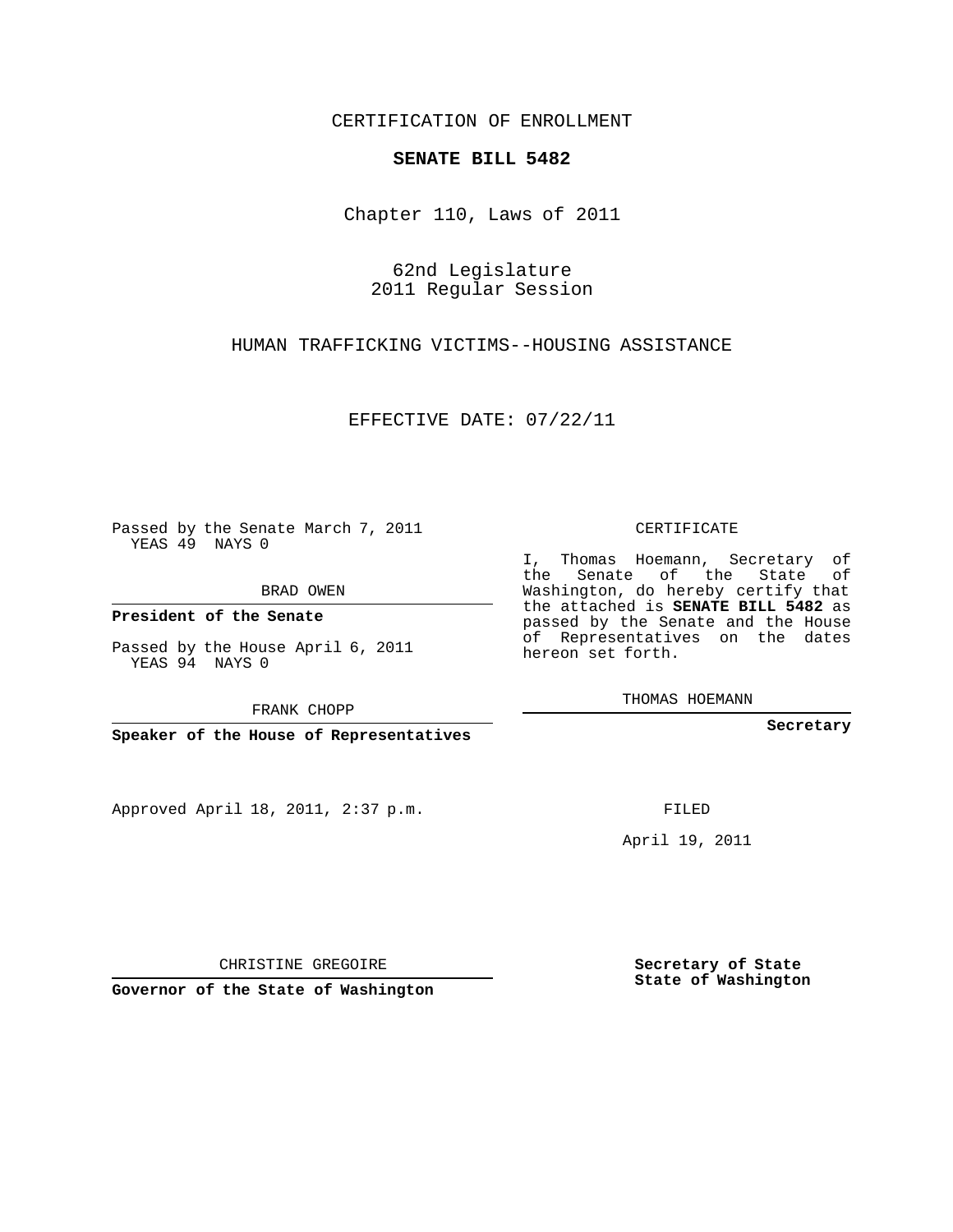## **SENATE BILL 5482** \_\_\_\_\_\_\_\_\_\_\_\_\_\_\_\_\_\_\_\_\_\_\_\_\_\_\_\_\_\_\_\_\_\_\_\_\_\_\_\_\_\_\_\_\_

\_\_\_\_\_\_\_\_\_\_\_\_\_\_\_\_\_\_\_\_\_\_\_\_\_\_\_\_\_\_\_\_\_\_\_\_\_\_\_\_\_\_\_\_\_

Passed Legislature - 2011 Regular Session

**State of Washington 62nd Legislature 2011 Regular Session**

**By** Senators Kohl-Welles, Hobbs, Eide, Keiser, Fraser, Prentice, and Conway

Read first time 01/26/11. Referred to Committee on Financial Institutions, Housing & Insurance.

1 AN ACT Relating to authorizing existing funding to house victims of 2 human trafficking and their families; and amending RCW 36.22.178, 3 36.22.179, and 36.22.1791.

4 BE IT ENACTED BY THE LEGISLATURE OF THE STATE OF WASHINGTON:

 5 **Sec. 1.** RCW 36.22.178 and 2007 c 427 s 1 are each amended to read 6 as follows:

 7 The surcharge provided for in this section shall be named the 8 affordable housing for all surcharge.

 (1) Except as provided in subsection (3) of this section, a surcharge of ten dollars per instrument shall be charged by the county auditor for each document recorded, which will be in addition to any other charge authorized by law. The county may retain up to five percent of these funds collected solely for the collection, administration, and local distribution of these funds. Of the remaining funds, forty percent of the revenue generated through this surcharge will be transmitted monthly to the state treasurer who will deposit the funds into the affordable housing for all account created 18 in RCW 43.185C.190. The department of ((community, trade, and economic 19 development)) commerce must use these funds to provide housing and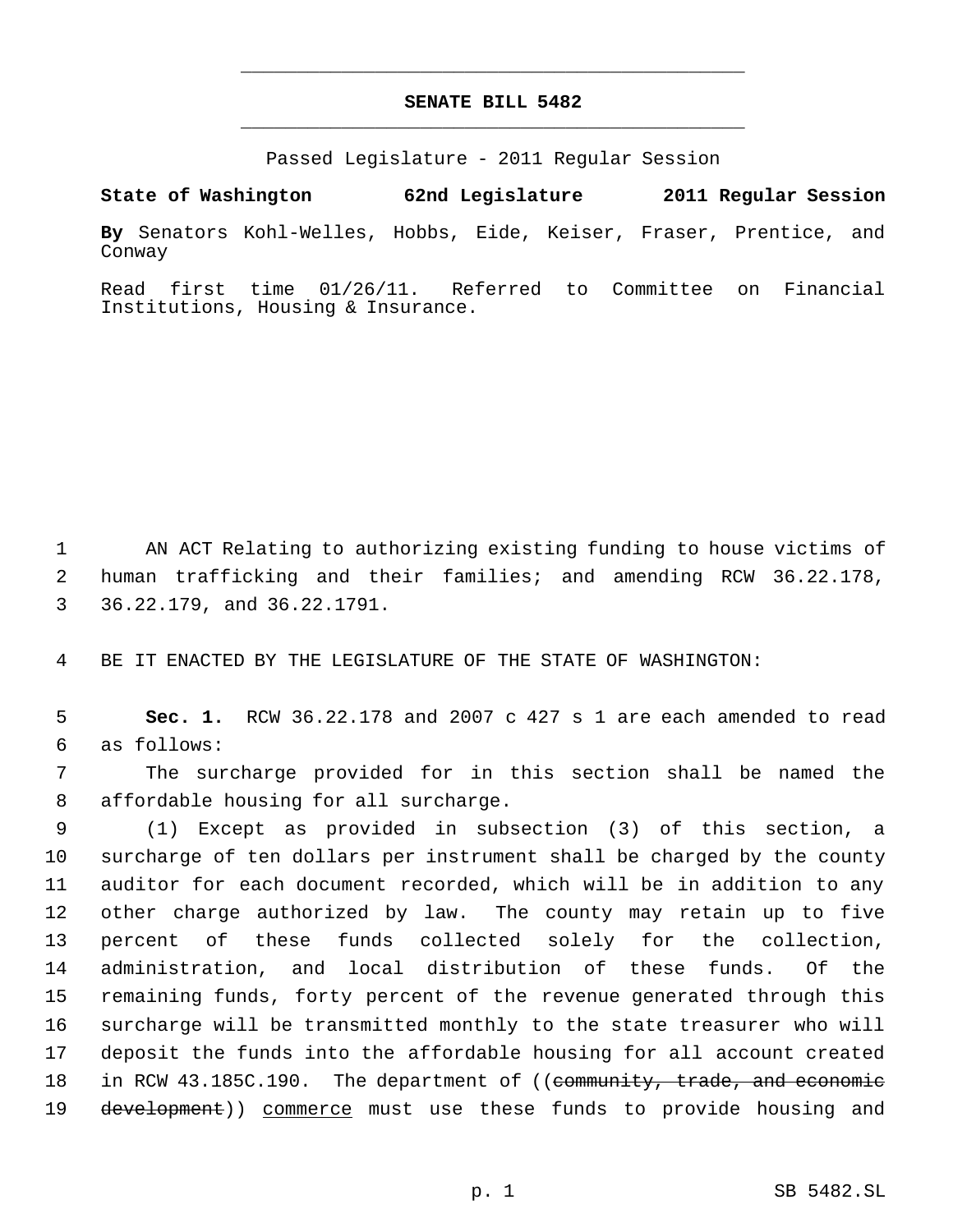shelter for extremely low-income households, including but not limited 2 to housing for victims of human trafficking and their families and grants for building operation and maintenance costs of housing projects or units within housing projects that are affordable to extremely low- income households with incomes at or below thirty percent of the area median income, and that require a supplement to rent income to cover ongoing operating expenses.

 (2) All of the remaining funds generated by this surcharge will be retained by the county and be deposited into a fund that must be used by the county and its cities and towns for eligible housing activities as described in this subsection that serve very low-income households with incomes at or below fifty percent of the area median income. The portion of the surcharge retained by a county shall be allocated to eligible housing activities that serve extremely low and very low- income households in the county and the cities within a county according to an interlocal agreement between the county and the cities within the county consistent with countywide and local housing needs and policies. A priority must be given to eligible housing activities that serve extremely low-income households with incomes at or below thirty percent of the area median income. Eligible housing activities to be funded by these county funds are limited to:

 (a) Acquisition, construction, or rehabilitation of housing projects or units within housing projects that are affordable to very low-income households with incomes at or below fifty percent of the area median income, including units for homeownership, rental units, 26 seasonal and permanent farm worker housing units, units reserved for 27 victims of human trafficking and their families, and single room 28 occupancy units;

 (b) Supporting building operation and maintenance costs of housing projects or units within housing projects eligible to receive housing trust funds, that are affordable to very low-income households with incomes at or below fifty percent of the area median income, and that require a supplement to rent income to cover ongoing operating expenses;

 (c) Rental assistance vouchers for housing units that are affordable to very low-income households with incomes at or below fifty 37 percent of the area median income, including rental housing vouchers 38 for victims of human trafficking and their families, to be administered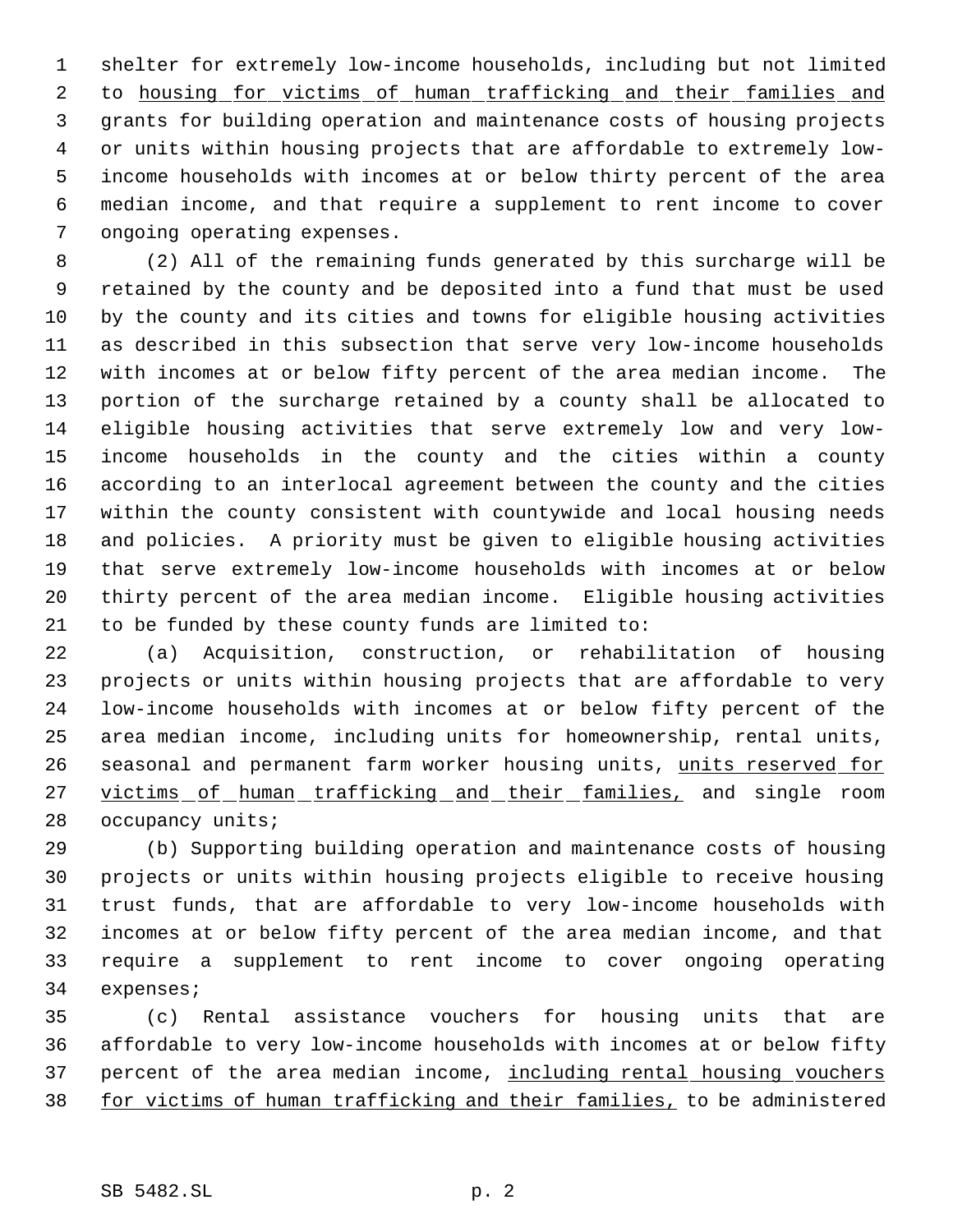by a local public housing authority or other local organization that has an existing rental assistance voucher program, consistent with or similar to the United States department of housing and urban development's section 8 rental assistance voucher program standards; and

 (d) Operating costs for emergency shelters and licensed overnight youth shelters.

 (3) The surcharge imposed in this section does not apply to assignments or substitutions of previously recorded deeds of trust.

 **Sec. 2.** RCW 36.22.179 and 2009 c 462 s 1 are each amended to read as follows:

 (1) In addition to the surcharge authorized in RCW 36.22.178, and except as provided in subsection (2) of this section, an additional surcharge of ten dollars shall be charged by the county auditor for each document recorded, which will be in addition to any other charge allowed by law. During the 2009-11 and 2011-13 biennia, the surcharge shall be thirty dollars. The funds collected pursuant to this section are to be distributed and used as follows:

 (a) The auditor shall retain two percent for collection of the fee, and of the remainder shall remit sixty percent to the county to be deposited into a fund that must be used by the county and its cities and towns to accomplish the purposes of chapter 484, Laws of 2005, six percent of which may be used by the county for administrative costs related to its homeless housing plan, and the remainder for programs which directly accomplish the goals of the county's local homeless housing plan, except that for each city in the county which elects as authorized in RCW 43.185C.080 to operate its own local homeless housing program, a percentage of the surcharge assessed under this section equal to the percentage of the city's local portion of the real estate excise tax collected by the county shall be transmitted at least quarterly to the city treasurer, without any deduction for county administrative costs, for use by the city for program costs which directly contribute to the goals of the city's local homeless housing plan; of the funds received by the city, it may use six percent for administrative costs for its homeless housing program.

 (b) The auditor shall remit the remaining funds to the state treasurer for deposit in the home security fund account. The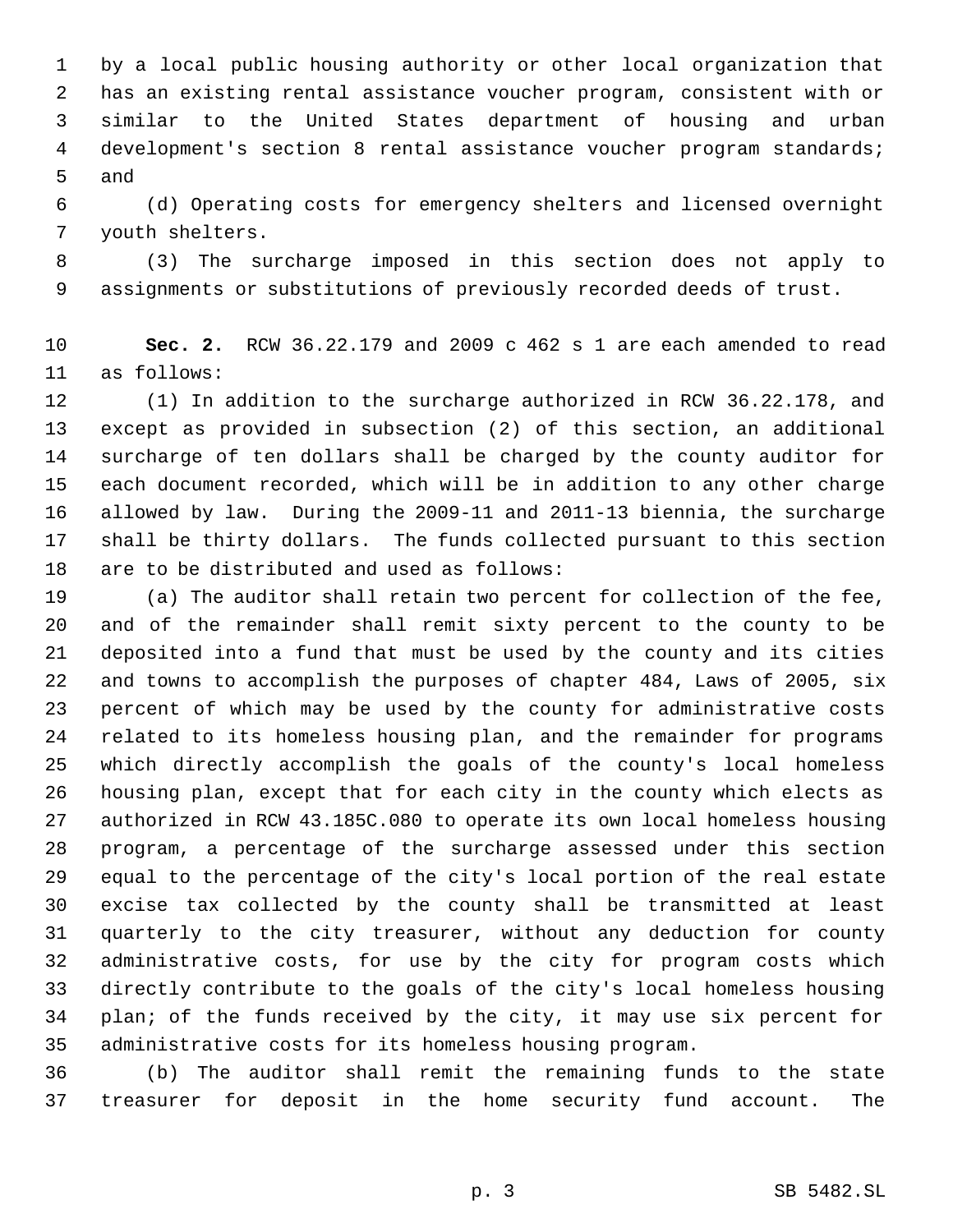department may use twelve and one-half percent of this amount for administration of the program established in RCW 43.185C.020, including the costs of creating the statewide homeless housing strategic plan, measuring performance, providing technical assistance to local governments, and managing the homeless housing grant program. The remaining eighty-seven and one-half percent is to be used by the department to:

 (i) Provide housing and shelter for homeless people including, but not limited to: Grants to operate, repair, and staff shelters; grants to operate transitional housing; partial payments for rental assistance; consolidated emergency assistance; overnight youth 12 shelters; grants and vouchers designated for victims of human 13 trafficking and their families; and emergency shelter assistance; and (ii) Fund the homeless housing grant program.

 (2) The surcharge imposed in this section does not apply to (a) assignments or substitutions of previously recorded deeds of trust, or (b) documents recording a birth, marriage, divorce, or death or any documents otherwise exempted from a recording fee under state law.

 **Sec. 3.** RCW 36.22.1791 and 2007 c 427 s 5 are each amended to read as follows:

 (1) In addition to the surcharges authorized in RCW 36.22.178 and 36.22.179, and except as provided in subsection (2) of this section, the county auditor shall charge an additional surcharge of eight dollars for each document recorded, which is in addition to any other charge allowed by law. The funds collected under this section are to be distributed and used as follows:

 (a) The auditor shall remit ninety percent to the county to be deposited into a fund six percent of which may be used by the county for administrative costs related to its homeless housing plan, and the remainder for programs that directly accomplish the goals of the county's local homeless housing plan, except that for each city in the county that elects, as authorized in RCW 43.185C.080, to operate its 33 own local homeless housing program, a percentage of the surcharge assessed under this section equal to the percentage of the city's local portion of the real estate excise tax collected by the county must be transmitted at least quarterly to the city treasurer for use by the